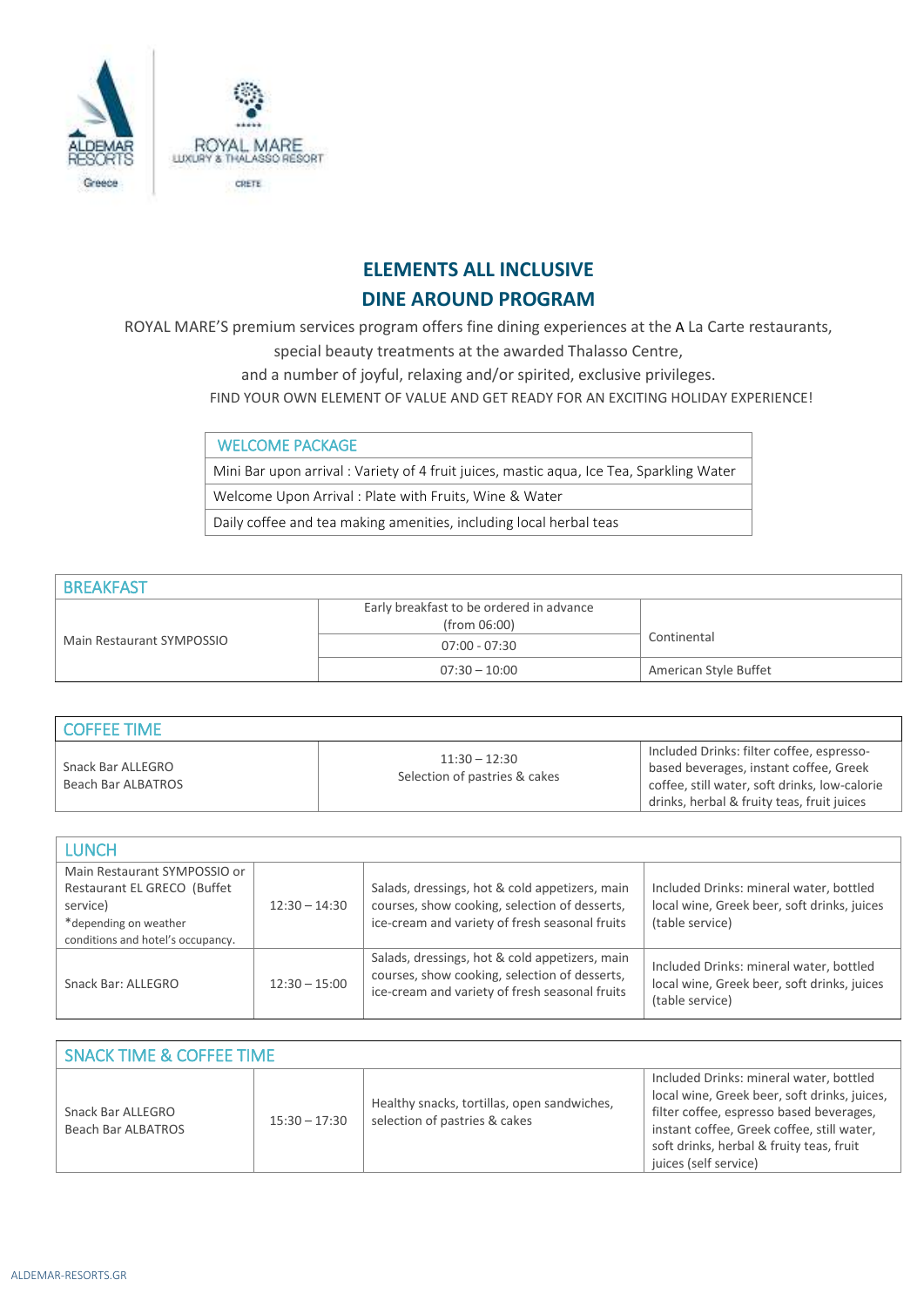

| <b>DINNER</b>                                               |                 |                                                                                                                                                      |                                                                                                           |
|-------------------------------------------------------------|-----------------|------------------------------------------------------------------------------------------------------------------------------------------------------|-----------------------------------------------------------------------------------------------------------|
| Main Restaurant<br><b>SYMPOSSIO</b><br>(Buffet service)     | $18:30 - 21:15$ | Salads, dressings, hot & cold appetizers,<br>main courses, show cooking, selection of<br>desserts, ice-cream and variety of fresh<br>seasonal fruits | Included Drinks: mineral water, bottled<br>local wine, Greek beer,<br>soft drinks, juices (table service) |
| A La Carte Restaurants<br>(Royal Palm, Candia, El<br>Greco) | 19:00-00:00     | Three-course meal<br>(trolley display not included).<br>Pre-booking is advised.                                                                      | Included Drinks: mineral water, bottled<br>local wine, Greek beer,<br>soft drinks, juice (table service)  |

| <b>CRETAN NIGHT at EL GRECO</b>                                                 |                                           |                                              |                                                                                                           |
|---------------------------------------------------------------------------------|-------------------------------------------|----------------------------------------------|-----------------------------------------------------------------------------------------------------------|
| 1 BBQ evening offered per<br>stay for minimum 7 nights<br>stay (Buffet service) | Once per week<br>Thursdays<br>19:30-23:00 | <b>BBQ</b> evening<br>Pre-booking is advised | Included Drinks: mineral water, bottled<br>local wine, Greek beer,<br>soft drinks, juices (table service) |

| <b>ELEMENTS Pool Bar "RELAX ZONE"</b> |                 |                                                                                                                                                                            |  |
|---------------------------------------|-----------------|----------------------------------------------------------------------------------------------------------------------------------------------------------------------------|--|
| Pool Bar ELEMENTS<br>DELFINIA         | $10:15 - 23:00$ | Herbal + fruity teas, fruit juices, low-calorie drinks, smoothies, granite beverages, milk<br>shakes, infused sparkling water, selection of international alcoholic drinks |  |

| <b>POOL BAR &amp; BEACH BAR</b> |                 |                                                                                                                                                                                                                                                                   |  |
|---------------------------------|-----------------|-------------------------------------------------------------------------------------------------------------------------------------------------------------------------------------------------------------------------------------------------------------------|--|
| Pool bar CALYPSO                | $10:15 - 17:45$ | Filter coffee, espresso-based beverages, instant coffee, water, soft drinks, herbal + fruity<br>teas, glass of wine, draught beer, fruit juice, brandy, ouzo, raki, selection of international<br>alcoholic drinks, selection of ice cream and granite beverages. |  |
| Beach Bar                       | $10:15 - 17:45$ | Filter coffee, espresso based beverages, instant coffee, Greek coffee, still water, soft drinks,<br>herbal + fruity teas, fruit juices, granite beverages, glass of wine, draught beer                                                                            |  |

| MAIN BAR "MINOS" |                 |                                                                                                                                                                                                                              |
|------------------|-----------------|------------------------------------------------------------------------------------------------------------------------------------------------------------------------------------------------------------------------------|
| Main Bar MINOS   | $18:00 - 00:00$ | Filter coffee, espresso-based beverages, instant coffee, water, soft drinks, herbal + fruity<br>teas, glass of wine, draught beer, fruit juices, brandy, ouzo, raki, selection of international<br>branded alcoholic drinks. |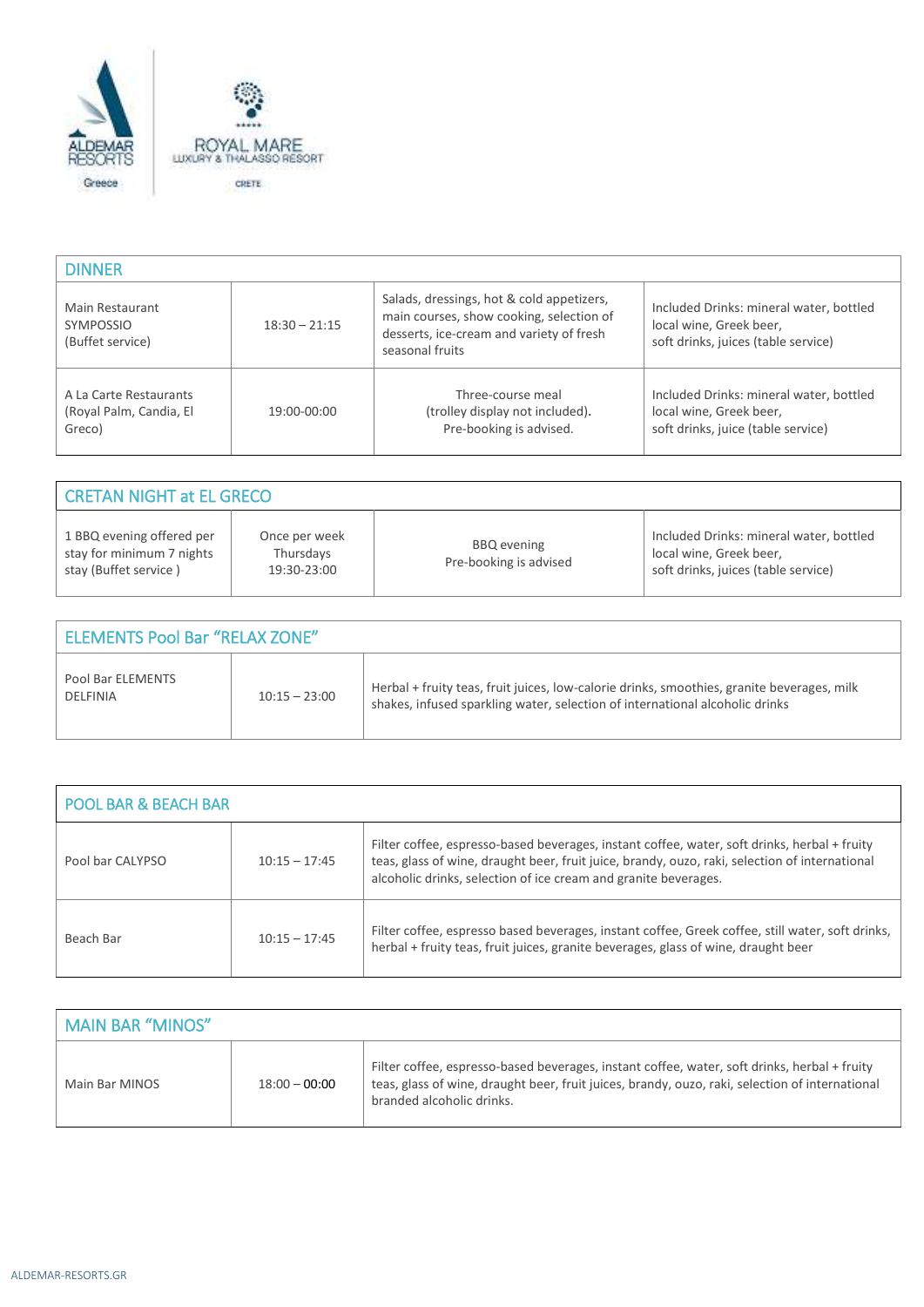

| THALASSO SPECIAL PACKAGE (reservation at the Thalasso Centre) |                            |                                                                                                                                                                                   |                                                         |  |
|---------------------------------------------------------------|----------------------------|-----------------------------------------------------------------------------------------------------------------------------------------------------------------------------------|---------------------------------------------------------|--|
| ROYAL MARE THALASSO                                           | $10:00 - 18:00$<br>Mon-Sat | $\bullet$ 1 x Relax Massage - 25'<br>• 1 x Aqua Royal (Hydrotherapy<br>Treatment) - 30'<br>• 1 x Hydro Jet Bath (Hydrotherapy<br>treatment) - 20'<br>Free access to Sauna, Hammam | For guests over 16 y.o.<br>Valid for min. 7 nights stay |  |

## **UNIQUE SELLING POINTS**

- Table service for all drinks & beverages
- Selection of International branded alcoholic drinks and creative cocktails
- Special event invitation with Live music & Folk dances
- A selection of Cretan & other Greek Culinary Dishes
- Thalasso Special one day package including 3 treatments per stay (for min. 7 nights stay) (Reservation required) (not recommended during pregnancy)
- Free access to Sauna and Hammam
- Free Yoga & Pilates lessons
- Water sports free (stand up paddle boarding "SUP", canoes, pedalo)
- Tennis facilities (free use: 4 green set courts for a fee: 7 red clay courts)
- Squash (free of charge, reservation required)

## **GENERAL NOTES FOR THE ELEMENTS ALL-IN PROGRAMME**

- Some departments may operate periodically depending also on weather conditions. Hours of operation are indicative and subject to change.
- Local alcoholic drinks include: raki, ouzo and Metaxa.
- Selection of International branded alcoholic drinks and spirits (except champagne) include: liqueur, gin, vodka, rum, tequila and whiskey. All drinks are listed in each department's catalogue.
- Guests are entitled up to 2 drinks per person, per order.
- Underage children (less than 18 y.o.) are not allowed by law to consume alcohol.
- No food or drinks may be taken outside the hotel's F&B departments.
- Smoking is prohibited in all internal areas of the hotel (restaurants, bars and public areas).
- Dress code: Smart casual (no shorts or sleeveless t-shirts) in all restaurants during dinner.
- The resort uses mattresses made from natural materials.
- Wearing an all-inclusive bracelet is obligatory at all times. The bracelet must be returned to the reception on departure day. Lost bracelets should be reported to the reception immediately in order to receive new ones (at extra charge).
- All other services are as stated in the official Hotel Description.
- All information on this sheet is subject to change without prior notice, for operational reasons. Some services may also be unavailable on occasion.
- Thalasso Special package is non-transferable and non-exchangeable.